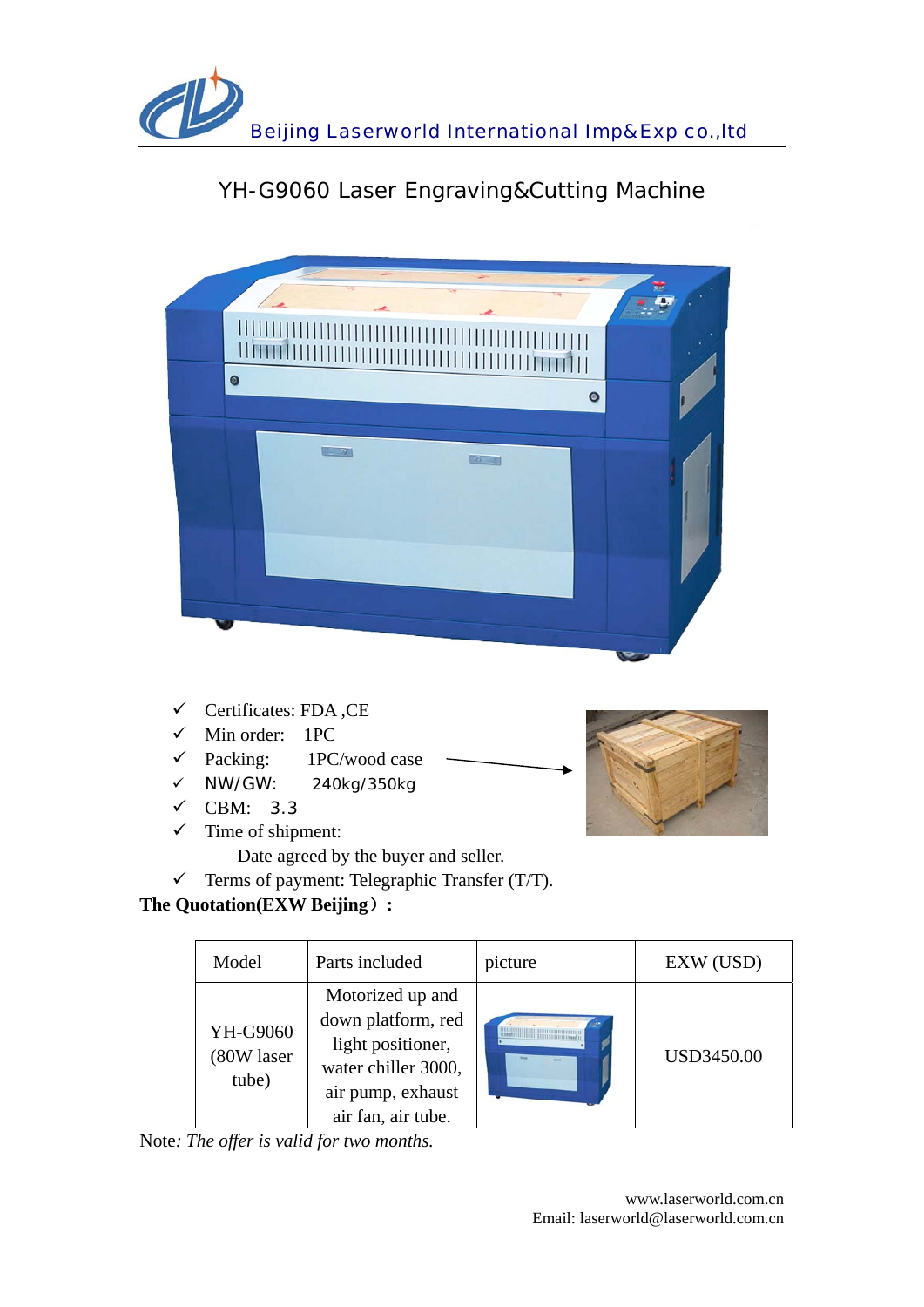

#### **Parameter:**

| Model                  | <b>YH-G9060</b>                                  |  |
|------------------------|--------------------------------------------------|--|
| Laser type             | Sealed CO2 laser tube                            |  |
| Laser power            | <b>80W LASER TUBE</b>                            |  |
| Engraving area         | 910*545mm(35.83"*21.46")                         |  |
| Cutting area           | 950*545mm(37.41"*21.46")                         |  |
| Appearance size        | 1430*1100*330mm(56.30"*43.31"*38.98")            |  |
| <b>Engraving speed</b> | 50-50000mm/min                                   |  |
| Cutting speed          | 0-18000mm/min                                    |  |
| Cutting thickness      | $0-20$ mm                                        |  |
| Characters             | 1.5mm English letter, 2.0mm Chinese<br>character |  |
| Positioning precision  | $±0.01$ mm                                       |  |
| Electric lift platform | Adjustable height of 350mm                       |  |
| Format support         | AI、BMP、PLT、DXF、DST etc                           |  |
| Power supply           | AC220V + 5% / 50HZ-60HZ                          |  |

# **Applicable industries**

Packing printing: papr carton, knitting bag, handbag, rubber board for printing.

Advertisement: acrylic cutting, label making, double-colored board engraving.

Art and gift: wood, bamboo, image, ornament, prize's engraving.

Leather and garment: leather, leatheroid, garment embroidery and sampling.

Others: sample, marking, model-making, surface drawing, decoration etc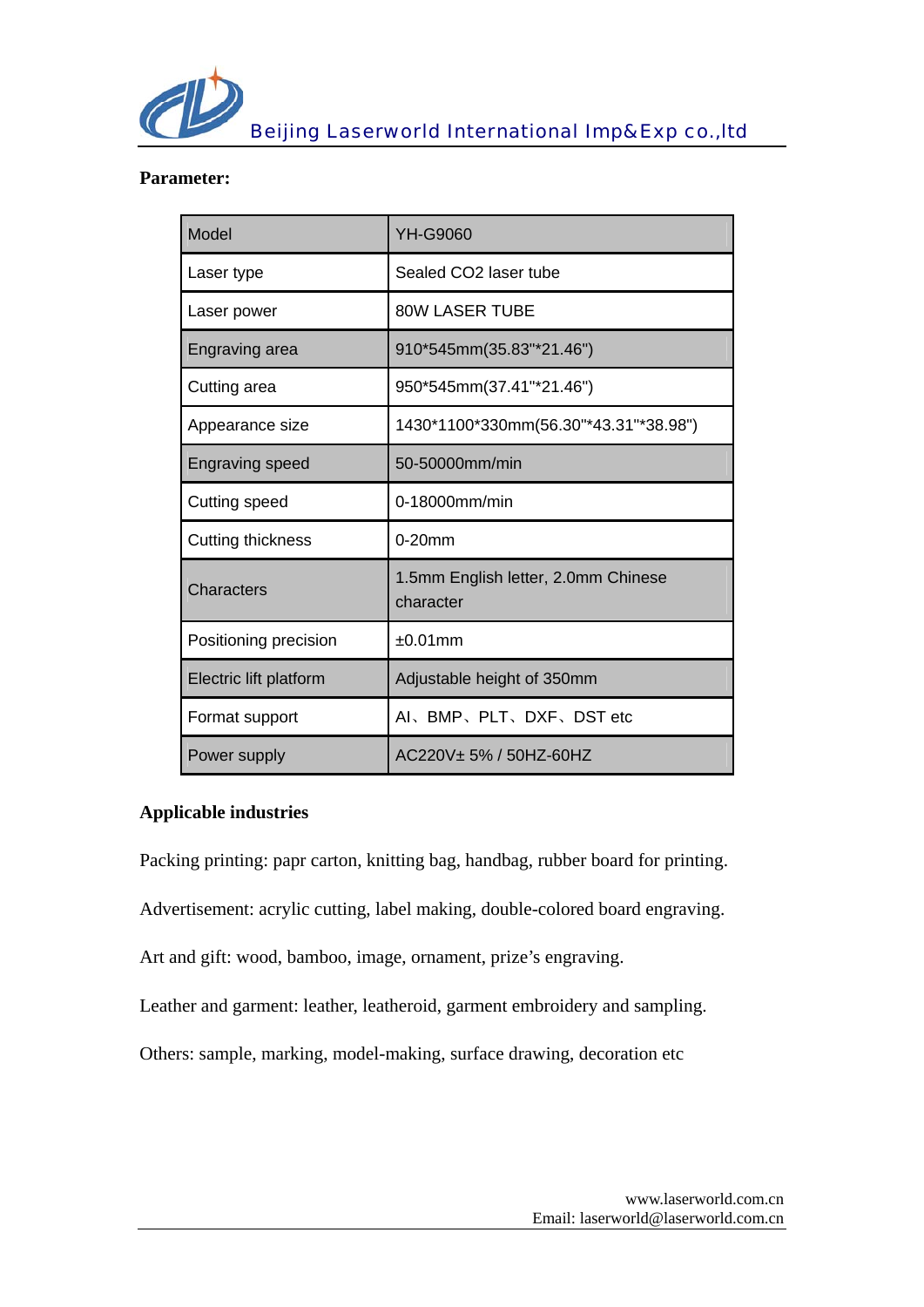

#### **Samples**:



#### **Feature:**

1. Front and rear door to pass long materials.

2. Up and down motorized table, can engrave and cut different thickness material,

3, red light positioning, step motor led professional move control system, and transmission system in high speed and precision.

4. Use imported Taiwan Hiwin linear guide, more durable and high precision

5. No-Water alarm protection ,safety switch and limit switch

6. Adopt DSP control system, and USB offline operation 128 M memory space, LCD screen.

# **Warranty and service:**

1. 1 year for the whole machine.

2. 3 months for laser tuber(ordinary quality ),lens and mirror(8 month for good quality laser tube)

3. 6 months for equipments outfit, such as water pump, fan, air pump, ect.

4. Detailed manual and video to guide the uses how to use the machine and maintenance, also supply the specification settings for the speed and power to engrave or cut various material.

5. Other parts like electric power is broken, we can give you a new one. But for the control card, we need you send the broken one to us and we reback you a new one..

6. If you meet the problems, we can solve it with pictures, videos etc.